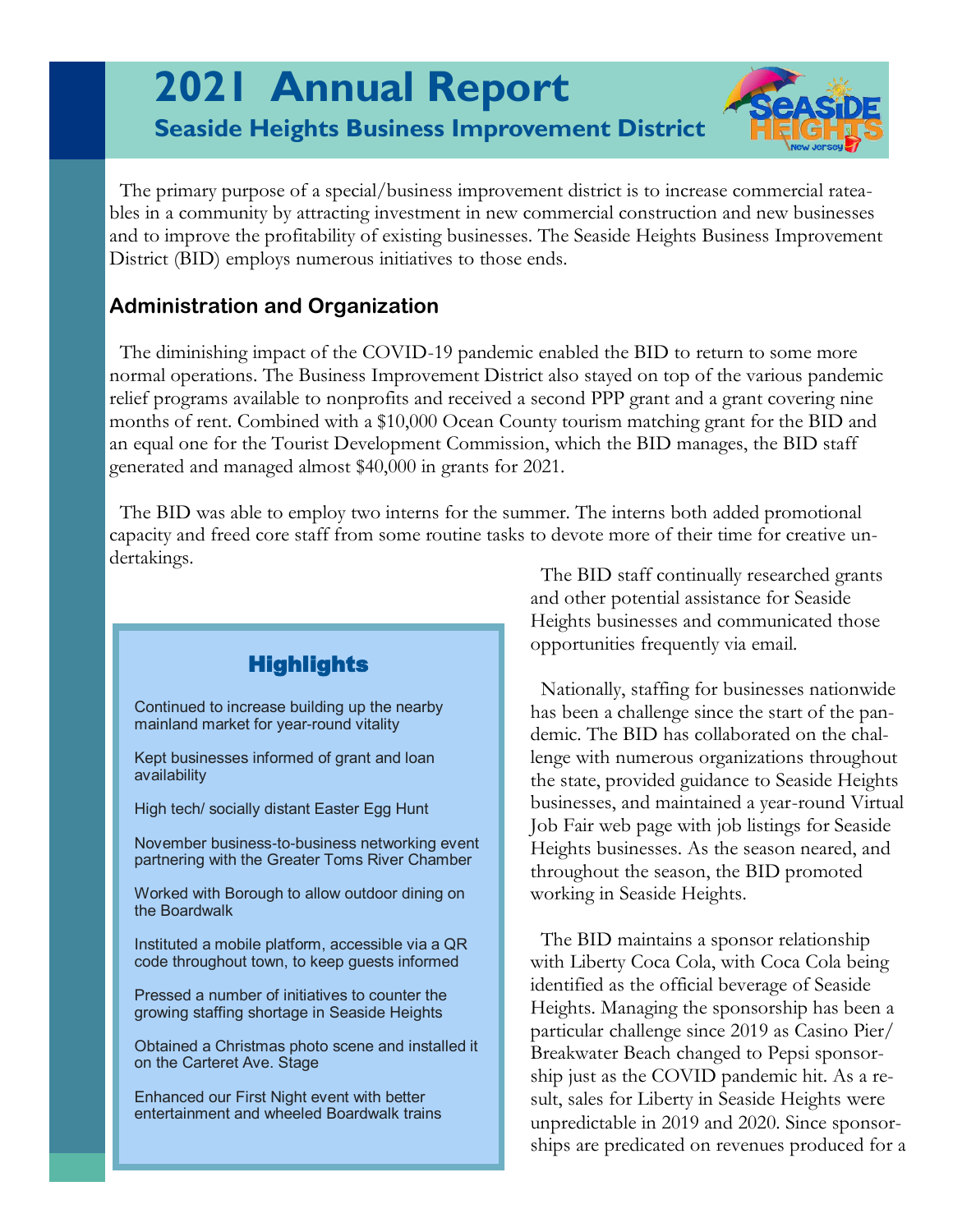sponsor, it required a lot of flexibility to make the sponsorship work for the BID and Liberty. The BID developed creative promotional activities which enhanced the partnership with Liberty while providing some fun for Seaside Heights guests.



 The Boardwalk Memorial Boards program, managed by the BID, continued to grow in popularity. The BID works with Central Regional High School's wood shop program, where the boards are engraved, and Borough Public Works to carry out the program. Approximately 80 boards were purchased in 2021; quite a number to manage.

 Permits for charter buses unloading and loading in town are managed by the BID, at the request of Casino Pier/Breakwater Beach and with the concurrence of the Borough. This arrangement improves the experience for groups utilizing buses to patronize attractions in town. The BID has established an online permit process to facilitate groups making their arrangements.

 The organization was also pleased to initiate a Christmas season appreciation program in which it gave a \$15 gift certificate for one of six Seaside Heights food establishments to all first responders and Borough staff.

 The Business Improvement District ended the year in excellent financial condition, again carrying a cushion into the subsequent year (2022). This good financial position was in spite of having expanded programs in 2021.

#### **Maintenance and Improvement**

 The BID continued its program of placing and maintaining decorative planters on the Boardwalk. It also continued to contract for weed control on sidewalks and curbs throughout the commercial district.

 The BID, with assistance from various businesses, purchased a Christmas photo scene that was placed on the Carteret Avenue Stage. The scene consisted of seven more-than-human-size fiberglass Christmas light replicas in front of which people could pose for photographs. This provided a balance against the Christmas tree that is normally on the Franklin Avenue stage and to draw attention to the Carousel Pavilion.



**Business Recruitment, Retention, and Planning**

 The BID's Executive Director (ED), Michael Redpath, was present at most Planning Board meetings during the year that dealt with commercial projects. This showed support for the projects, on behalf of the BID, and provided understanding of any issues with the projects in order to assist businesses through the approval process.

 The BID has worked with many of the new businesses and potential commercial investors coming into town. It worked with Hooks and the principals in the renovation of the property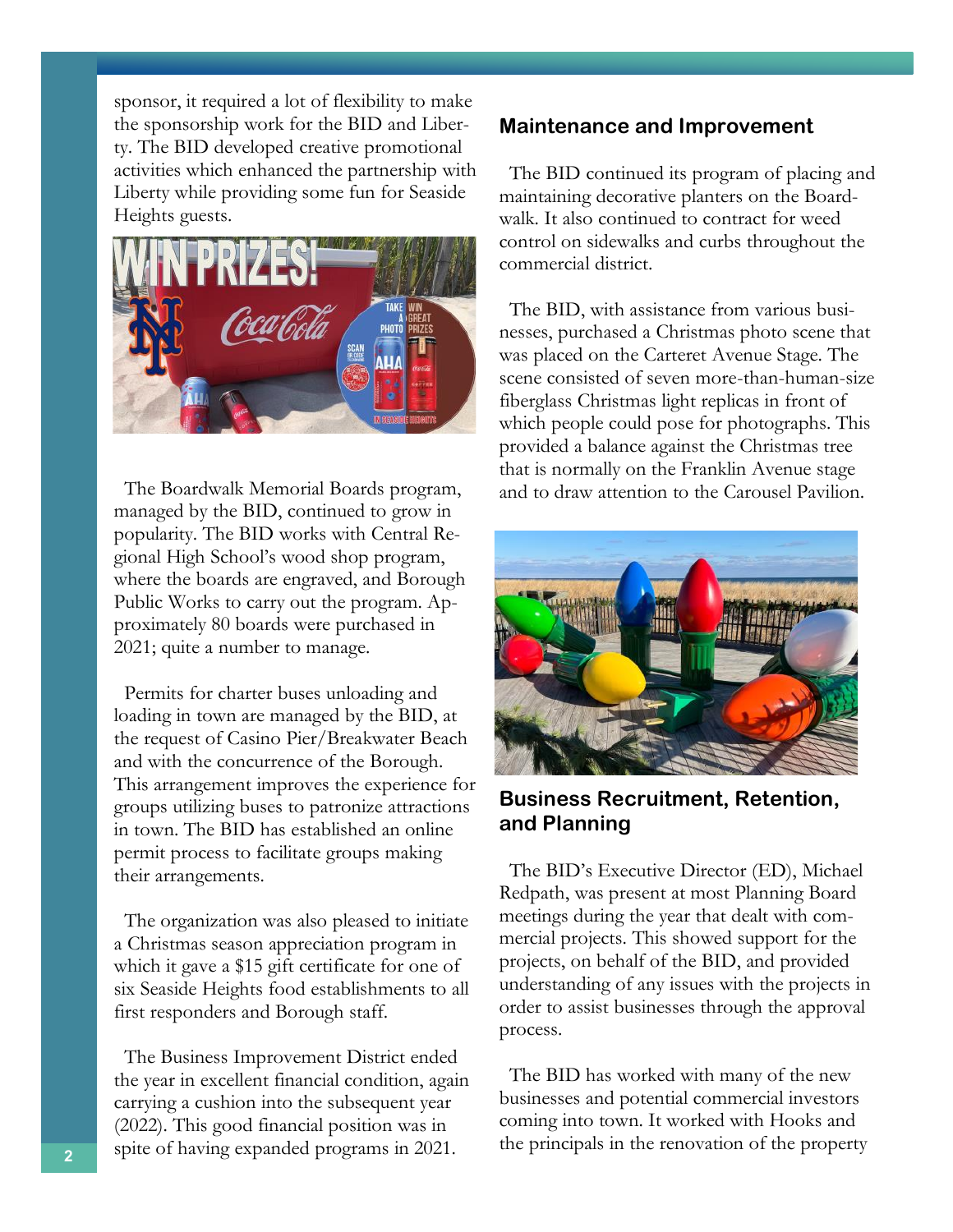at Sumner Avenue and the Boulevard. We also worked to help the bakery that was attempting to locate in town and worked with Offshore BBQ. The BID gives particular attention to making investors aware of the tax abatement that is available for the rehabilitation of commercial properties.

 The BID continued to build a robust relationship with the Greater Toms River Area Chamber of Commerce. That both addresses the underdeveloped year-round marketplace on the mainland and reminds business people of the desirability of locating in Seaside Heights.

 The BID sponsored one of the business networking breakfasts that the Chamber holds monthly. Both our Executive Director and Mayor Vaz spoke at that gathering. In addition, the BID put together a business networking event on November 6 at the Carousel Pavilion. Again, the purpose was twofold: pursuing mainland business community leaders as potential customers for our businesses and encouraging them to consider locating in Seaside Heights. Fifteen Seaside Heights businesses, including six restaurants and Heavy Reel Brewing, had displays at the networking event.

#### **Promotions and Public Relations**

 Numerous enhancements were made to the BID's promotional efforts last year, to the extent that it would require many pages to present them all. An overview is provided here.

 A focus on building awareness and engagement in three areas continues to be central to BID promotional efforts:

-Traditional Seaside Heights markets

-The under-developed market within about a 30 mile radius on the mainland

-Potential investors in commercial projects and new businesses

One of the BID's major focuses is increasing

engagement and per capita expenditure by guests by making them more aware of, and reminding them of, what is available to them for their enjoyment. Simultaneously, the BID was cautious that it did not generate crowds to the extent that it increased the potential for the spread of COVID. It was less necessary to have that concern during the core season, but the organization did have to exercise caution in the shoulder season months. For example,



the BID Easter Egg Hunt was essentially a scavenger hunt throughout the Boardwalk that participants undertook at their convenience and then entered for prizes online.

 For its First Night event New Years Eve afternoon, the BID strongly encouraged people



to exercise COVID precautions. At the same time, it upped the quality of First Night entertainment and provided two wheeled-trains on the Boardwalk to transport attendees.

 The BID Promotions Committee and staff continually evaluate communications to offer